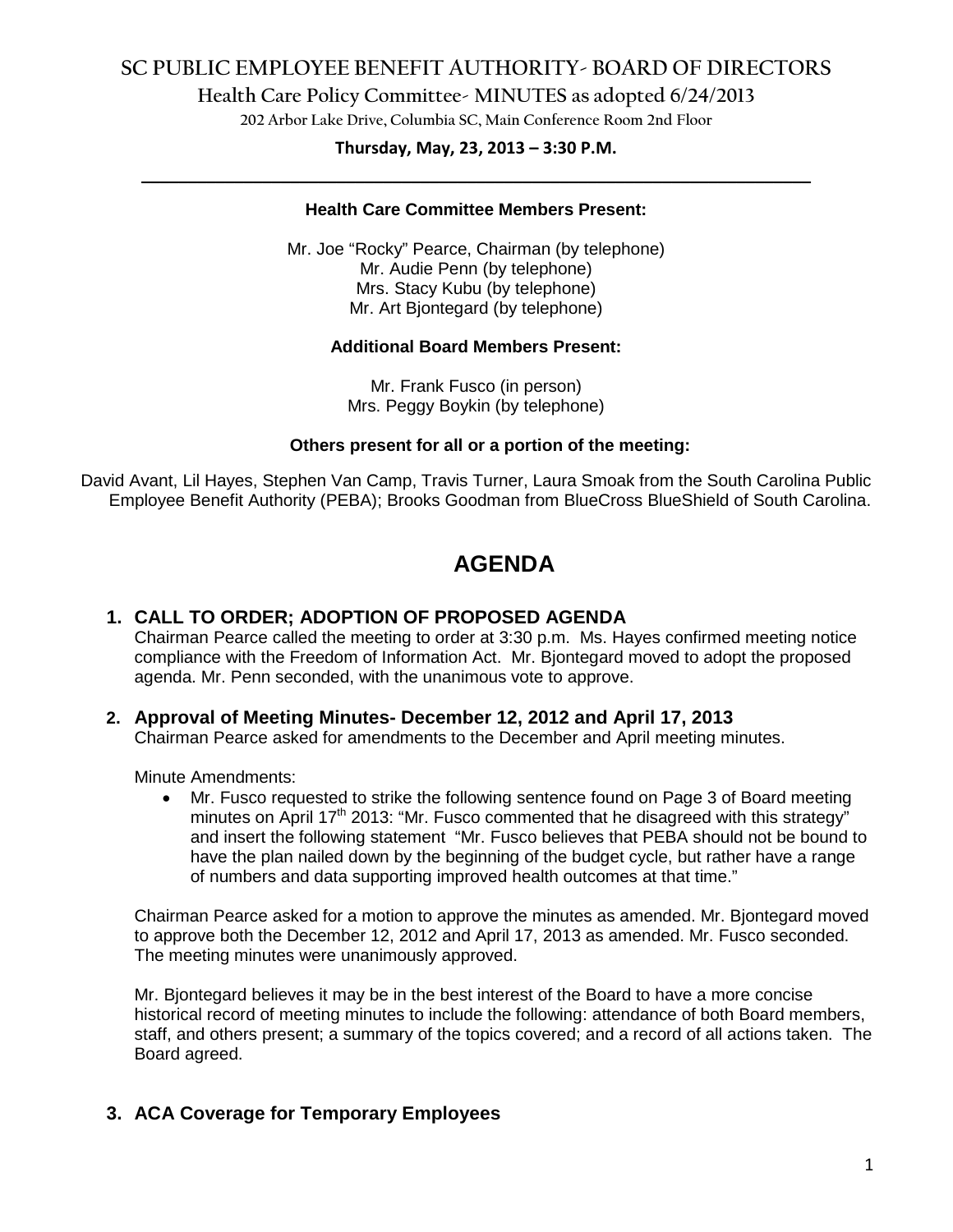# **SC PUBLIC EMPLOYEE BENEFIT AUTHORITY- BOARD OF DIRECTORS**

**Health Care Policy Committee- MINUTES as adopted 6/24/2013**

**202 Arbor Lake Drive, Columbia SC, Main Conference Room 2nd Floor**

# **Thursday, May, 23, 2013 – 3:30 P.M. \_\_\_\_\_\_\_\_\_\_\_\_\_\_\_\_\_\_\_\_\_\_\_\_\_\_\_\_\_\_\_\_\_\_\_\_\_\_\_\_\_\_\_\_\_\_\_\_\_\_\_\_\_\_\_\_\_\_\_\_\_\_\_\_\_\_\_\_\_\_\_\_**

Staff member Steven Van Camp presented a power point presentation of ACA coverage for temporary employees.

NOTE: Mrs. Stacy Kubu joined this meeting by telephone at 4:00 PM.

#### **Discussion:**

#### **Permanent vs. Non-Permanent Status Determination**:

- Mr. Penn commented that there is ambiguity in the determination of a "full time" employee under the SC State Health Plan verses the employer's power to determine "permanent" status. It is a concern that each employer would make the determination of "permanent" status which would also determine the Health Plan chosen.
- Mrs. Kubu also questioned the status of long-term substitute employees in the school district and the determination of their status in regards to a new permanent vs. non-permanent health plan.
- Mr. Penn suggested that a plan be created that specifically defines permanent vs. nonpermanent employees which will eliminate the manipulation of the two populations such that all the healthy employees fall under one plan and the unhealthy under another plan.

#### **4 Optional Plans (Refer to Power Point Presentation):**

- Chairman Pearce advised that no action will be taken today. A separate meeting will be held in which an action will be required.
- Mr. Bjontegard asked when the federal government will provide clarity on the penalties. Staff advised that there appears to be continual ACA regulation changes on a daily basis.
- Chairman Pearce asked Mr. Avant exactly when a decision needs to be made on this topic. Mr. Avant advised that an action must be taken at the July 2013 PEBA Board meeting as it will be a part of the 2014 Health Plan that must be submitted to the Budget and Control Board before August 15, 2013.

### **4. MUSC Pilot Program Update**

Staff member Travis Turner provided an informational update on the status of MUSC's pilot program.

#### **Discussion:**

- MUSC advised that they will not be able to create and implement this new program prior to Plan Year 2014 but will continue to work on the details of the plan.
- Mr. Penn requested additional information on the projected performance of the plan. Mr. Fusco suggested that PEBA staff generate best practice metrics for a PCMH. Mr. Penn suggested the following books for reference: Transforming Health Care: Virginia Mason Medical Center's Pursuit of Perfect Patient Experience by Charles Kenney and Zero Trends by Dee Edington.